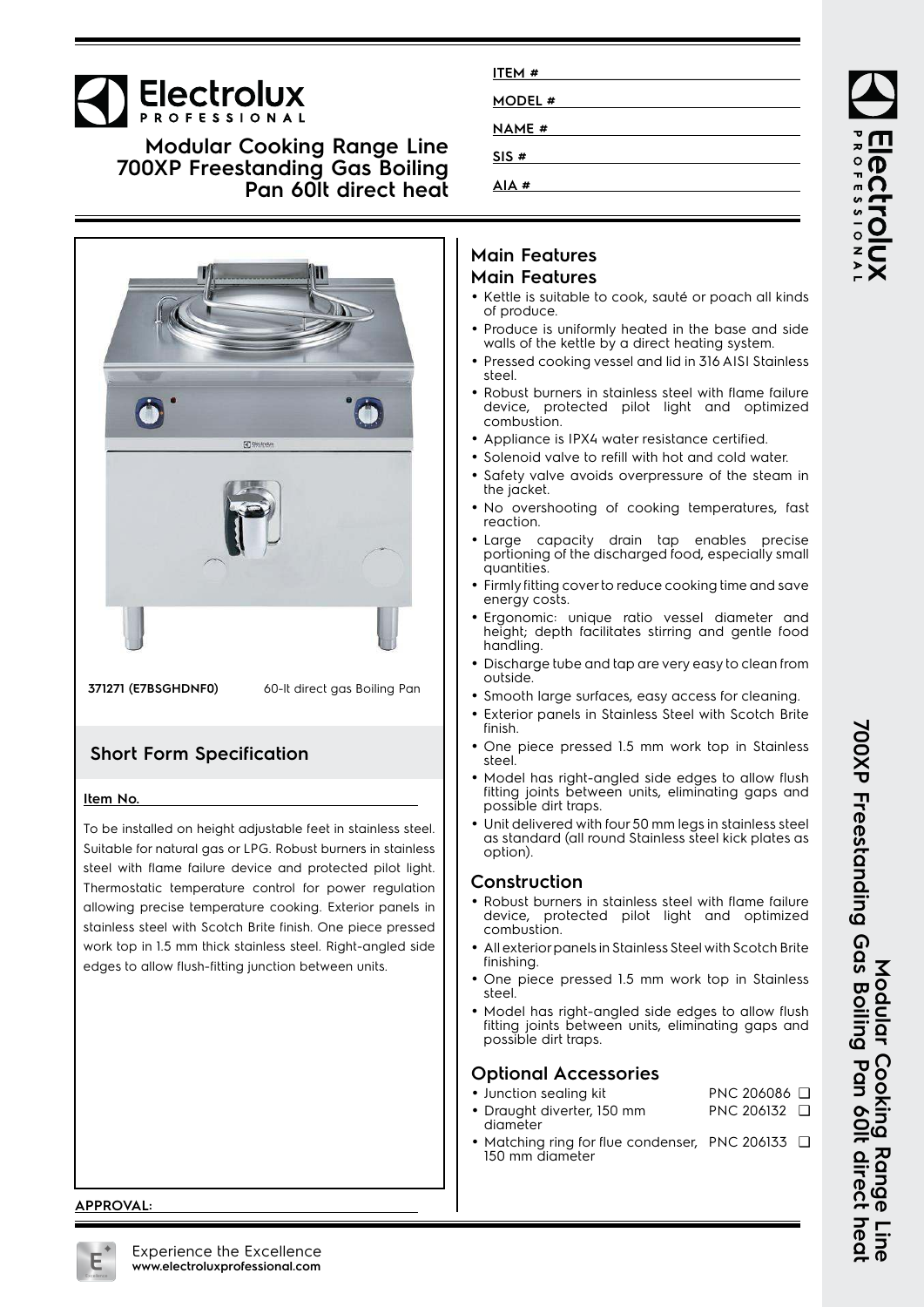

| and wheels         | • Kit 4 wheels - 2 swivelling with brake -<br>it is mandatory to install Base support | <b>PNC 206135</b> | ❏      |
|--------------------|---------------------------------------------------------------------------------------|-------------------|--------|
| • Flanged feet kit |                                                                                       | <b>PNC 206136</b> | ❏      |
|                    | • Frontal kicking strip for concrete                                                  | PNC 206147        | $\Box$ |
|                    | installation, 400mm                                                                   |                   |        |
|                    | • Frontal kicking strip for concrete                                                  | <b>PNC 206148</b> | ❏      |
|                    | installation, 800mm                                                                   |                   |        |
|                    | • Frontal kicking strip for concrete<br>installation, 1000mm                          | <b>PNC 206150</b> | ❏      |
|                    |                                                                                       | PNC 206151        | ❏      |
|                    | • Frontal kicking strip for concrete<br>installation, 1200mm                          |                   |        |
|                    | • Frontal kicking strip for concrete                                                  | PNC 206152        | ❏      |
|                    | installation, 1600mm                                                                  |                   |        |
|                    | • Frontal kicking strip, 800mm (not for                                               | PNC 206176        | ❏      |
|                    | refr-freezer base)                                                                    |                   |        |
|                    | • Frontal kicking strip, 1000mm (not for<br>refr-freezer base)                        | PNC 206177        | ❏      |
|                    | • Frontal kicking strip, 1200mm (not for                                              | PNC 206178        | ❏      |
|                    | refr-freezer base)                                                                    |                   |        |
|                    | • Frontal kicking strip, 1600mm (not for                                              | PNC 206179        | ❏      |
|                    | refr-freezer base)                                                                    |                   |        |
|                    | • Kit 4 feet for concrete installation (not                                           | <b>PNC 206210</b> | ❏      |
|                    | for 900 line free standing grill)                                                     |                   |        |
| diameter           | · Flue condenser for 1 module, 150 mm                                                 | <b>PNC 206246</b> | ❏      |
|                    | • Pair of side kicking strips                                                         | <b>PNC 206249</b> | ❏      |
|                    | • Pair of side kicking strips for concrete                                            | PNC 206265        | ❏      |
| installation       |                                                                                       |                   |        |
|                    | • Chimney upstand, 800mm                                                              | PNC 206304        | ❏      |
|                    | • Right and left side handrails                                                       | PNC 206307        | $\Box$ |
|                    | • Back handrail 800 mm                                                                | PNC 206308        | ❏      |
|                    | • Base support for feet or wheels -                                                   | PNC 206366        | ❏      |
|                    | 400mm (700/900)                                                                       |                   |        |
|                    | • Base support for feet or wheels -                                                   | PNC 206367        | ❏      |
|                    | 800mm (700/900)                                                                       |                   |        |
|                    | • Base support for feet or wheels -                                                   | PNC 206368        | ❏      |
|                    | 1200mm (700/900)                                                                      |                   |        |
|                    | • Base support for feet or wheels -<br>1600mm (700/900)                               | PNC 206369        | ❏      |
|                    | • Base support for feet or wheels -                                                   | PNC 206370        | ❏      |
|                    | 2000mm (700/900)                                                                      |                   |        |
|                    | • Rear paneling - 800mm (700/900)                                                     | <b>PNC 206374</b> | ❏      |
|                    | • Rear paneling - 1000mm (700/900)                                                    | PNC 206375        | ❏      |
|                    | • Rear paneling - 1200mm (700/900)                                                    | PNC 206376        | ❏      |
|                    | • 2 side covering panels for free standing PNC 216000                                 |                   | ❏      |
| appliances         |                                                                                       |                   |        |
|                    | • Frontal handrail, 800mm                                                             | PNC 216047        | ❏      |
|                    | • Frontal handrail, 1200mm                                                            | PNC 216049        | $\Box$ |
|                    | • Large handrail - portioning shelf,                                                  | PNC 216186        | $\Box$ |
| 800mm              |                                                                                       |                   |        |
|                    | • 1-section noodle basket for 60It boiling                                            | PNC 921626        | ⊔      |
| pans               |                                                                                       |                   |        |
|                    | • Trolley with lifting & removable tank<br>• Measuring rod for 60 I Boiling Pan       | PNC 922403        | ❏      |
|                    |                                                                                       | PNC 927000        | ❏      |
|                    | • Pressure regulator for gas units                                                    | PNC 927225        | ❏      |